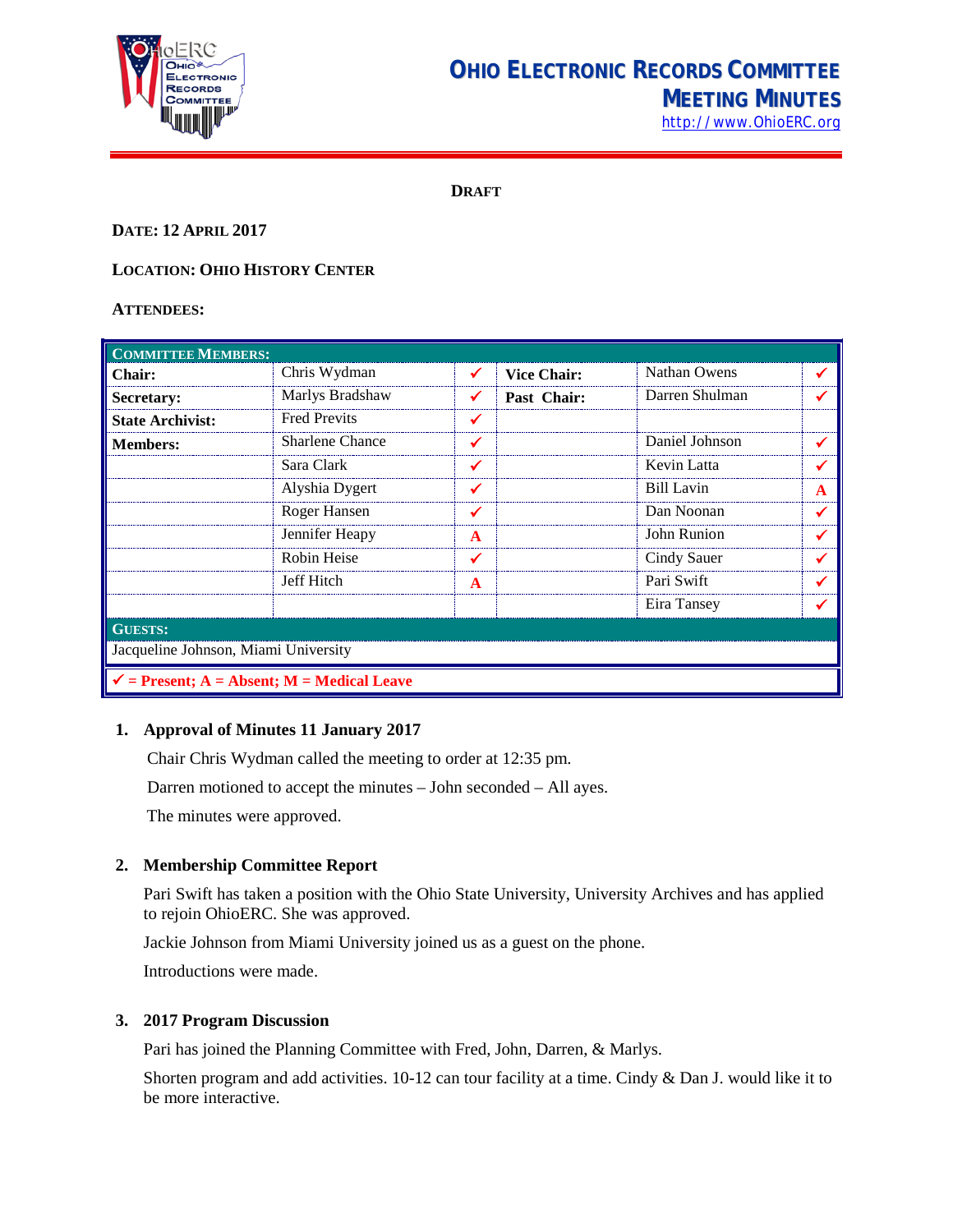

Chris said that universities are scanning too much. John said that counties also want to scan everything – stressed retention schedules.

Nate suggested reviewing potential costs as an exercise.

Pari suggested an "escape room" scenario. Sharlene called it a great teambuilding exercise.

Cindy suggested "what to do when you get a maybe" Nate said that  $Q + A$  still important and a good place to discuss the "maybe".

We will need volunteers for Activity Stations

John will get specifics of tour from Chris S.

Chris asked how we want to do registration.

Fred stated that we have \$1000 from OHRAB and flash drives from last time. Spend money on travel scholarships? Lunch for staff? Refreshments?

#### **4. Consolidation of Guidelines**

Nate will write an Intro blurb. Minor changes were made to 1.1. and 1.2. Roger played with language and concepts for 1.3. Cindy will send to group for review.

#### **5. Information Governance Tip Sheet**

Tip sheet vs Resources. Chris will develop some content for Resources section.

Pari will draw parallels. Dan N. will populate chart with roles. – keep Chris in loop.

Dan N. – facets – hierarchical list? Not alphabetical

Nate – not rebranding committee effort. Chris – bring stakeholders together. Dan N. – engage other players, leverage records management.

#### **6. Capstone Investigation**

Literature review – Alyshia, Darren, & Dan N. – GoogleDrive email guidance folder (Alyshia email, Darren – law, Dan N. – state universities)

Alyshia said that it was hard to find recent scholarly articles. When there were deadlines – hard to see if being met.

Eira – White House Open Government Initiative – nothing seen since January  $20<sup>th</sup>$ . Pari has some federal contacts she can check with.

Dan N. – what advice to give for what doesn't fit into Capstone?

Eira for Darren – does current Ohio law constrain or help ability to adapt to new email storage? Belief is email is just a format. ORC – no requirement to create records schedule for email format, not content.

Pari suggested partnering with Public Records Unit.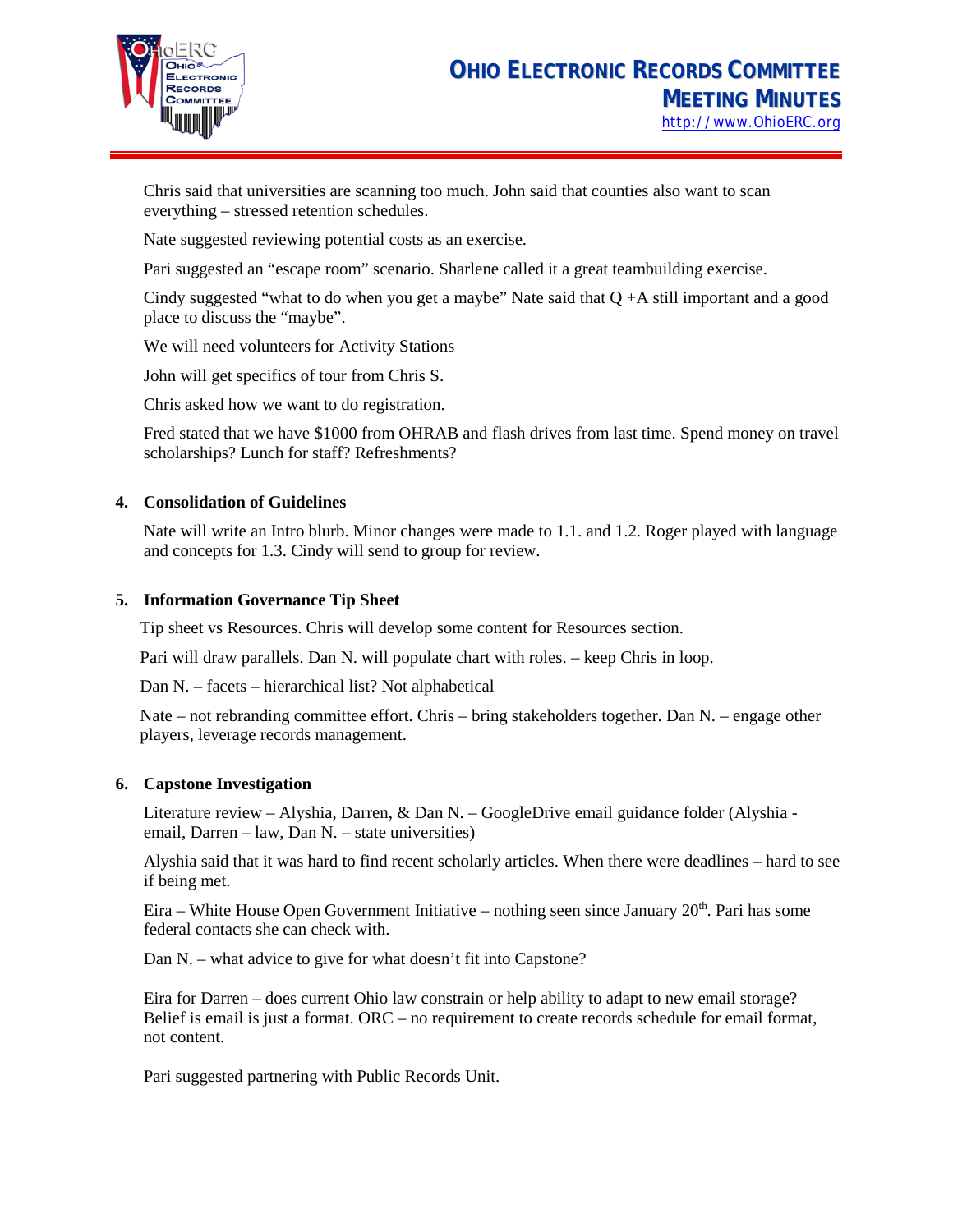

Dan N. – are people working on alternative methods?

Eira – tip sheet is first priority, understand landscape first.

#### **7. Activity Stats**

Technical issues with Google Analytics. Dan N. and Eira stats still don't match. Dan N. thinks useful to look at once a year.

## **8. Remember to Use Activity Log**

Please enter information. Dan N.'s last meeting - he will transfer update responsibilities to Chris. Robin volunteered to help. Jackie volunteered as a third.

#### **9. Other New Business from the Floor**

Make email address more prominent - add a Contact button.

Nate – will be at Information Governance Boot Camp 5/18 full day

Pari – NAGARA is July 12-15 in Boise, Idaho. Early bird ends in April.

Nate motioned to adjourn the meeting at 3:02 p.m. Chris seconded – All ayes.

| <b>ACTION ITEMS</b>                                                                                                                      |                                  |  |  |  |
|------------------------------------------------------------------------------------------------------------------------------------------|----------------------------------|--|--|--|
| <b>TASK</b>                                                                                                                              | <b>MEMBER(S)</b>                 |  |  |  |
| Google/WordPress Analytics?                                                                                                              | Eira, Chris?                     |  |  |  |
| Records Custodian - Archives                                                                                                             | Send copies of documents to Fred |  |  |  |
| Keep tabs on electronic records legislation<br>٠                                                                                         | John, Sara                       |  |  |  |
| Information Governance - Resources Page<br>٠                                                                                             | Nate, Chris, Darren              |  |  |  |
| Email management-review guideline?                                                                                                       | Eira, Darren, others?            |  |  |  |
| Capstone Investigation/Literature Review                                                                                                 | Eira, Alyshia, Darren            |  |  |  |
| Review roster to see if we are lacking membership in<br>certain areas                                                                    | <b>Nate</b>                      |  |  |  |
| OERC Guidelines Review- Create Clean Copy. Insert<br>٠<br>Information Governance blurb in Guidelines Intro. Send to<br>group for review. | Cindy, Nate                      |  |  |  |
| Review areas of expertise of members                                                                                                     | <b>Nate</b>                      |  |  |  |
| Forward program – pull out activities of most interest at<br>local level                                                                 | <b>Nate</b>                      |  |  |  |
| Nail down activities                                                                                                                     | <b>Planning Committee</b>        |  |  |  |